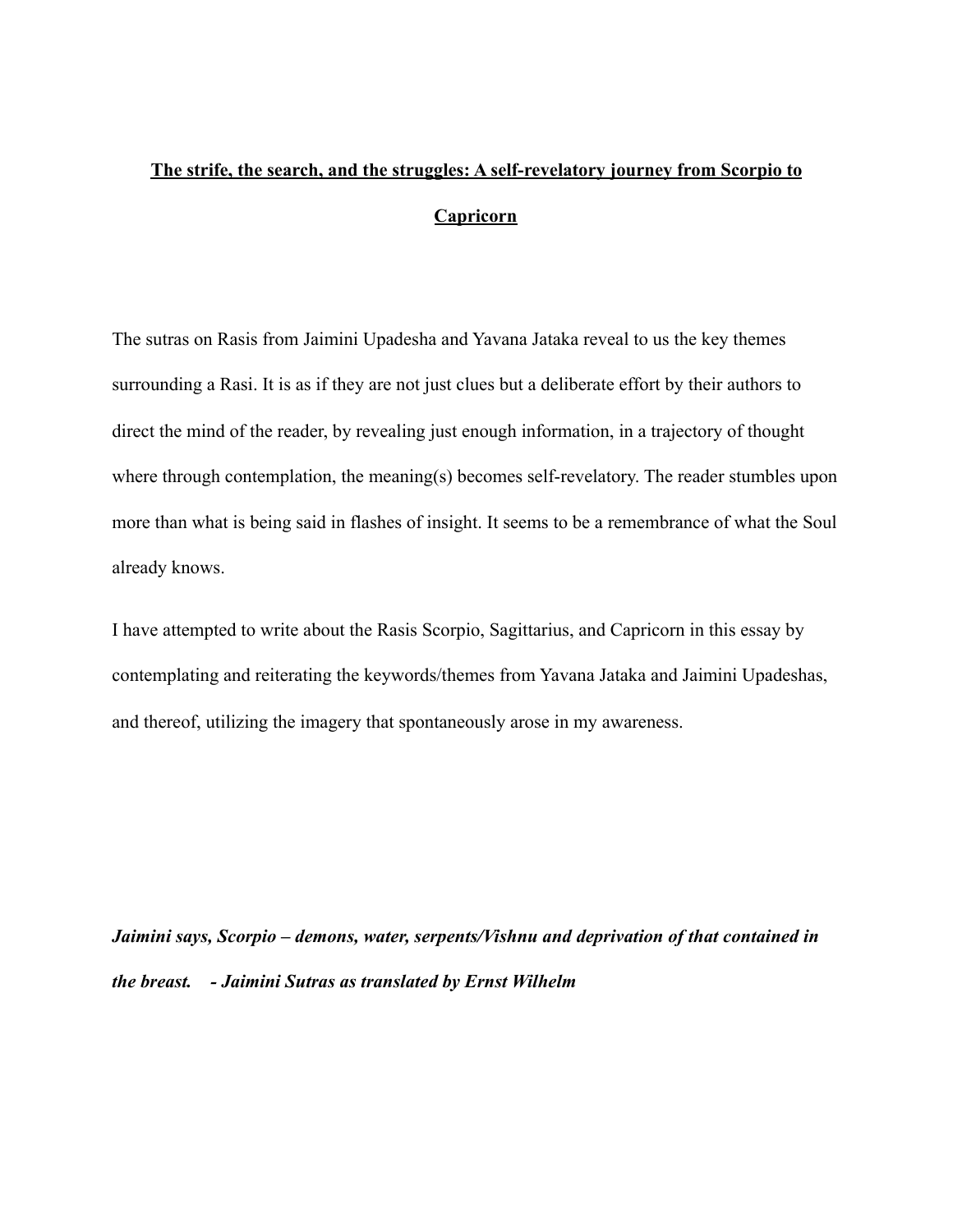*Yavana Jayaka says, the eighth has the shape of a scorpion in its hole; it is said to be the region of the penis and anus of the Lord. Its places are caves, pits, and holes, poisonous and stony areas, prisons, and the abodes of ants, worms, boa-constrictors, and snakes. In Scorpio are holes, snakes, ants, those who are destroyed by poison, stones, or weapons, those who arc maimed or struck down, and those who are reviled; crawling creatures, scorpions(vrishcika), mongooses (babhru), and lizards (godha) ; such things as serpents and other creatures which live in holes; murderers, those who are stamped on by the feet of their enemies, the corrupted, the poor, and those who obey other men's wives but wrong their own wives; flesh, stomachs, and female and male sexual organs; and vessels, implements of war, and ashes. -Sphujidhwaja*

The poison bearing Scorpion infamous for its deadly sting is the animal symbol of the Vrishchika Rasi, widely associated with turmoil, death, destruction, and transformations, and rightly so, as when existence speaks from the unspoken aspects of itself, it is often seen that encounters of terrifying nature arise. The unarrival of freedom and happiness from trade, treasures, tyranny, and trivialities of human existence in the preceding signs, leaves one lost in the mists of the existential vacuum, and thereafter, in the sign of Scorpio, tumultuous times await but as always for a good reason.

The pattern-driven ways of the universe, the ways of survival of the manas (the moon, the rhythmic pattern seeking mind) gets the soul stuck in a rut, fixed, rigid, stagnating, all that which leads to actions that sow seeds of suffering for a harvest of pain in the future. It is a fixed (steadfast and slow to change) and water element rasi associated with changes, the combination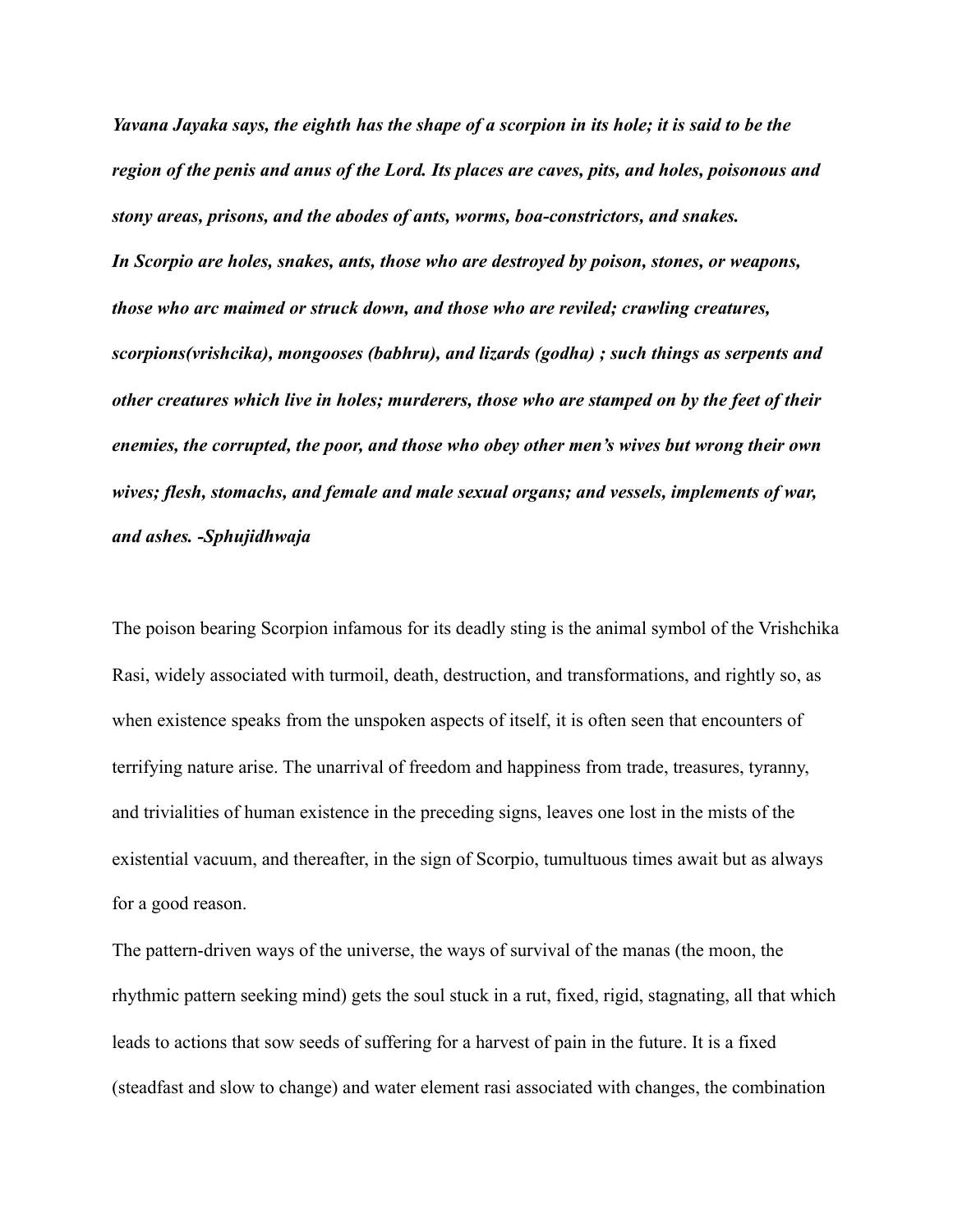of attachment-ridden emotional landscapes of our mind do not gel well with the ever-changing nature of existence, and thus, the Karmas associated with this rasi are deep-rooted. To break away from such detrimental behavioral repetitions, catastrophic upheavals become a necessity, and with them arrive the dark night of the soul. This is when the seeming orderliness of the world slips into chaos and a realization of the nature of impermanence arises, thus, gradually bringing movement, changeability, cooperation, surrender, and qualities which lead to the evolution.

The animal Scorpion has not evolved much over 350 million years, it can go without food for more than a year, and its favorite food is other scorpions, from this, neither can the survivalistic mentality of this insect be over-emphasized nor that of its zodiac sign. This shows that extreme situations, spiritual practices, traumatic environments, urgent upheavals, brutal isolation, catastrophic events, fall under this sign.

When dark times arrive, the choice between what is easy and what is right must be confronted. Scorpio rules the West, after the Sun sets and the night takes over, the stars come out and innerdemons begin to shout. Master Kirpal Singh once said to his student James, "to rise to the highest heavens one must experience the lowest hells." Maybe, the contrast makes the truth evident. A water sign, where emotions run deep like an ocean that is calm on the surface but is under great pressure at its depths. All the shame, guilt, fears, traumas, essentially all emotional vulnerabilities are stored in this rasi. It is the storehouse of all the experiences we become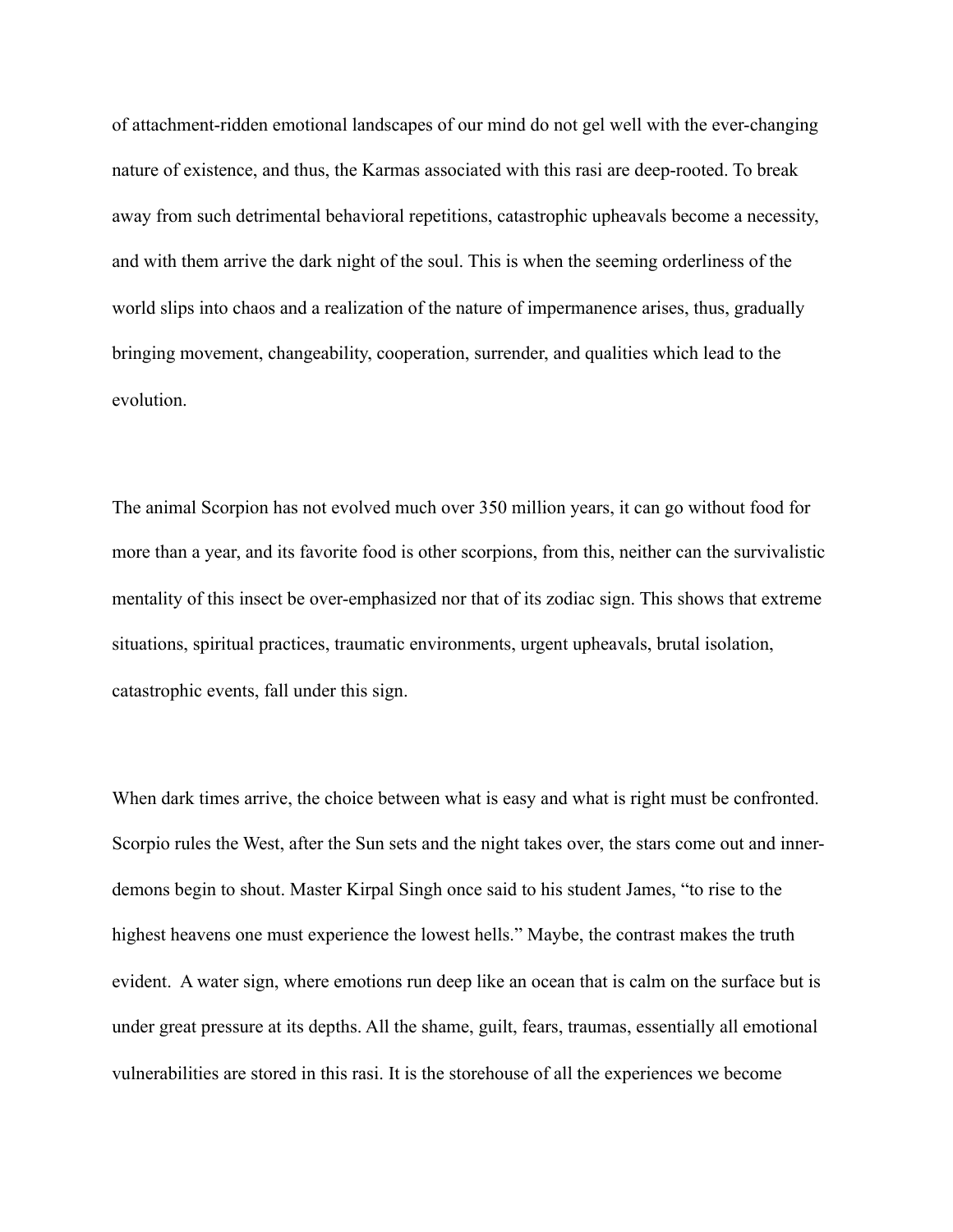unconscious of over time, and for good reason, otherwise they'd completely paralyze the conscious mind, but when the time comes they are to be encountered and dealt with.

The sign of Scorpio is the symbol for Catabasis or katabasis, which is a journey to the underworld where the serpents dwell and the phoenix is burnt to ashes. It is the downward descent of Man until he hits rock bottom after which the only way is up. This is the Hero's Journey. Be it Jonah and the Whale or Indra and Vritrasura, it all begins with the downward descent into chaos. As we will conclude later, it is only in the next sign, Sagittarius, that the phoenix rises from the ashes or Jonah returns safely or Indra restores order on Heaven and Earth. It is away from the comforts of the mother, the deprivation of the nourishment from her breasts that leads to such misery, depicting the emotional wounding, wounds that eventually turn into wombs, a place from where growth and understanding is birthed.

Scorpio is the 8<sup>th</sup> Rasi, the number 8 which also happens to be the symbol for Infinity (∞), called the lemniscates. This represents the infinite nature of the universe, unfathomability of all of creation, the mysteriousness of the unknown, the limitlessness of it all. Scorpio is that eternal infinite darkness where even a glimpse of light seems like a flame.

The closest man can get to understanding this infinite nature of reality is through occult ruled by Scorpio. Occult can be truth-revealing and immensely healing but when pursued with unfaithful forebearance, is not just dangerous but unforgiving. A Brahmin sign, Scorpio rasi is the past of a saint, and Sagittarius, the future of that sinner.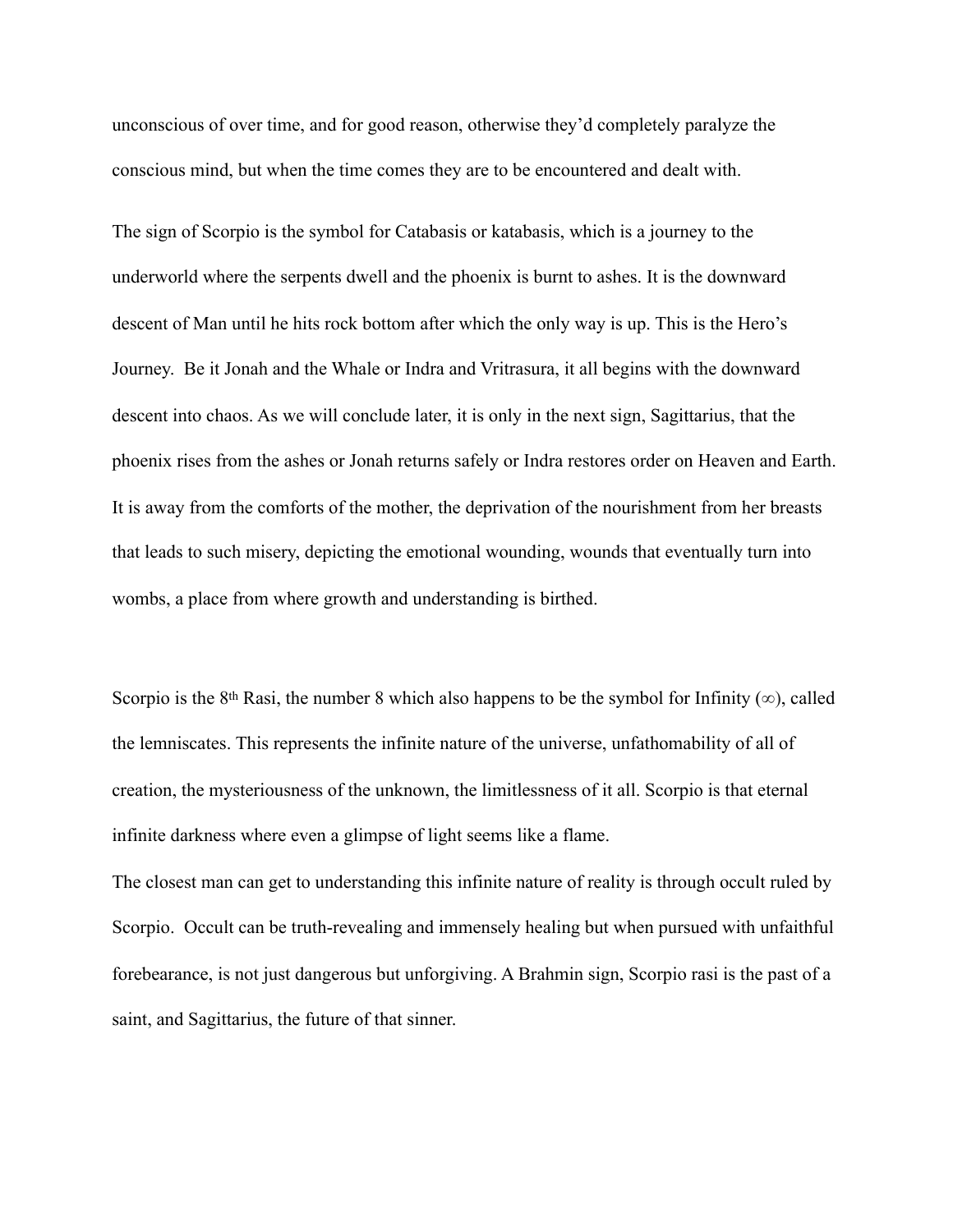*Yet mystery and manifestations arise from the same source. This source is called darkness.*

*Darkness within darkness.*

*The gateway to all understanding. (The next sign of Sagittarius, of all understanding)* 

*-Tao Te Ching, Lao Tzu*

Scorpio rasi when functioning in all its resplendence is; sharp, smooth, secretive, poisonous, enduring, persevering, anti-dotal, mysterious, determined, intuitive, passionate, sensitive, forceful, manipulative, brutal, gruesome, destructive, revengeful, forgiving, penetrative, transformative, conflict-oriented, humanistic, sexual, death-like, deadly, sudden, emergent, cheating, lying, disintegrating, blasphemous, unscrupulous, traumatized, healing, shamanic and eventually pure, pious, and purgative. No wonder it is said that the tallest trees have the deepest roots, this is how it is where the Scorpio rules.

*Jaimini says, In Sagittarius – while proceeding, a fall from a vehicle and a height. -Jaimini Sutras translated by Ernst Wilhelm*

*Yavana Jataka says is a man carrying a bow, one whose rear half is that of a horse, (is the ninth sign); they say this is the thighs of the Maker of the world. Its places are level land, (places where there are) horses both singly and in herds, alcoholic drinks, weapon-bearers, sacrifices, chariots, and horses.*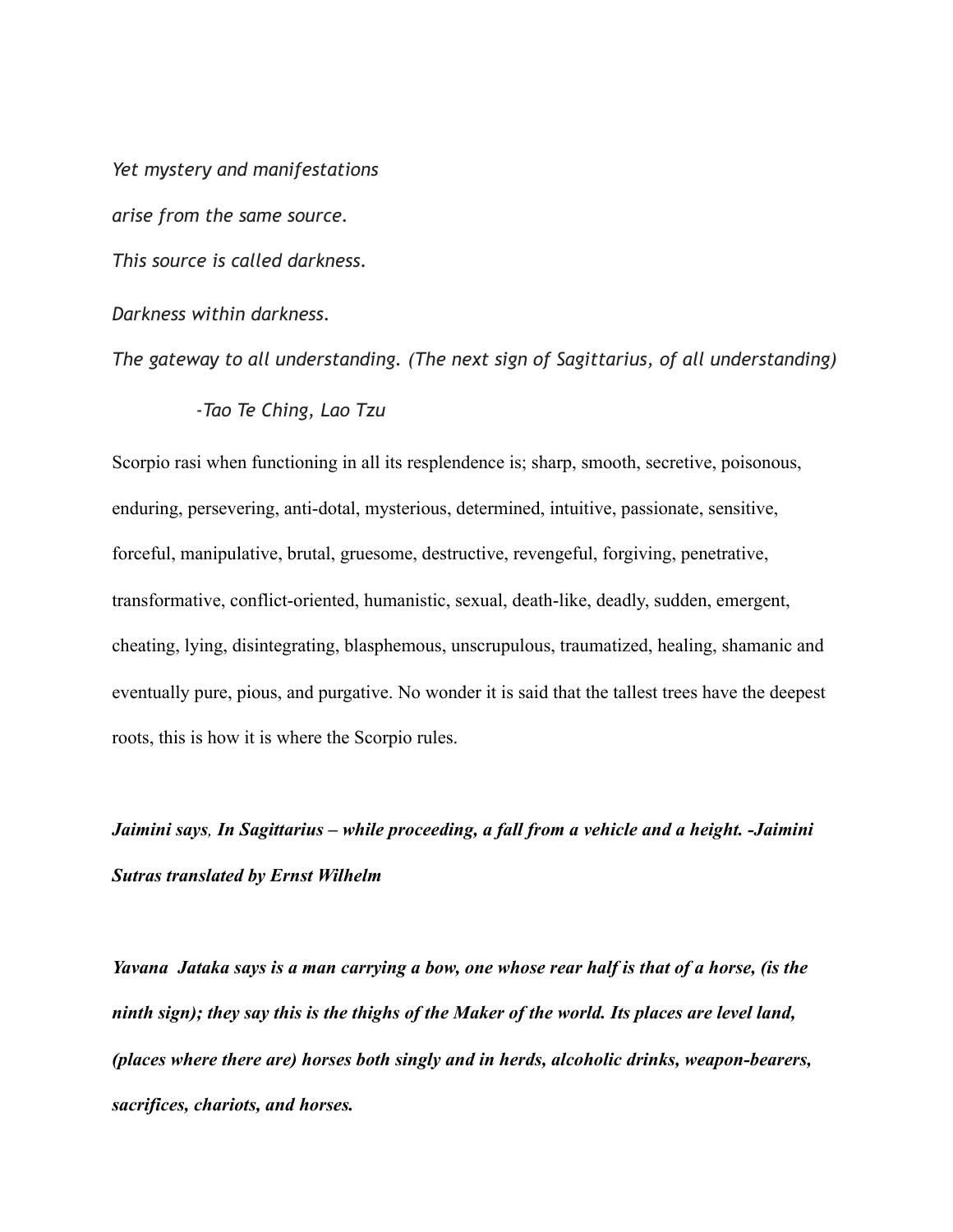*In Sagittarius are horses, elephants, chariot-wheels, bows, armour, weapons, warriors, arms, and charmed arrows; the Vedas, kindling sticks, mantras, oblations, sacrificial instruments, gods, priests (ritvij), teachers, offerings, and Brahmanas; knowledge, instruction, sacred texts, those who are best in speech, poems, traditions, grammar, and auspicious materials; kingdoms, advisors (amitya), municipal councilors (puramantri), and townspeople; and Brahmanas who stand in water as well as those who stand in ant-hills. -Sphujidhwaja*

"I believe" says the Sagittarius ruled by the magnificent and benevolent Jupiter. From glimpses of light in the darkness of Scorpio to outright flashes of inspiration and insight in the sign of Sagittarius, it is where the dark night of the soul culminates, the phoenix rises from the ashes, Indra restores order, dharma lays its foundations, scriptures are written, brahmins are fed, temples are constructed, travelers embark on new journeys, cultures come together to learn, teachers teach while students receive, authorship prevails, it is the rasi as parasara says, "made splendid by Brahma".

The globalization of thought and localization of action, themes of such grandiosity, visions, a will to manifest the higher truth in this lower realm arises, and from this also arises the fear of falling from heights. In dream analysis falling from heights is often regarded as a fear of failure and megalomania, as often expressed by Carl G. Jung. When a person becomes engrained in personal philosophies and truths, the fine line between honest inquiry into the nature of knowledge and dogmatism/fanaticism tends to get dissolved, and thus, follows the ineluctable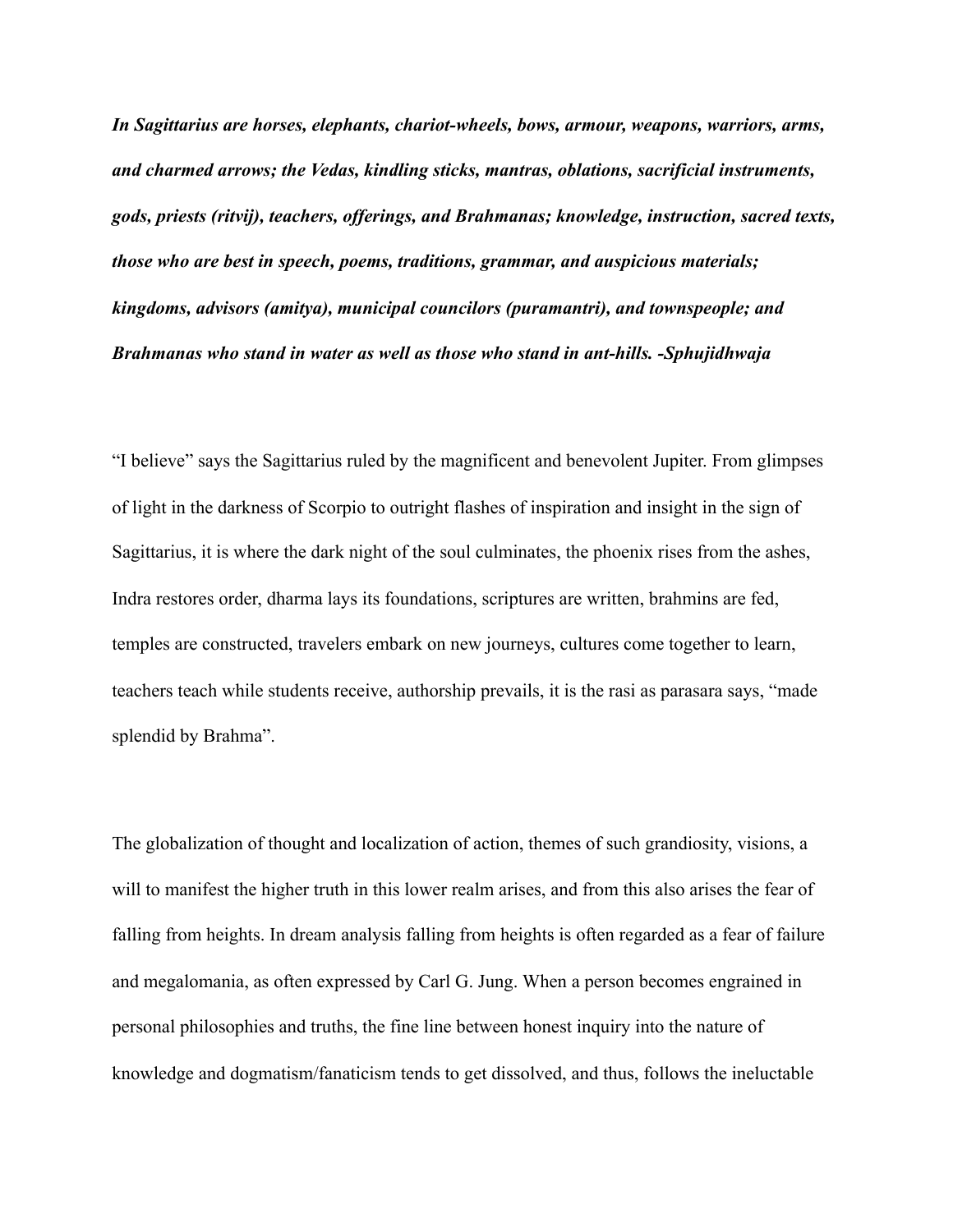fall of dharma, a fall from height, and the consequent holy war in the name of peace.

In Sanskrit, Sagittarius is called Dhanu which means a bow. The symbol for this Rasi is a mounted archer. Mounted archery requires the rider to leaves the reigns and this requires extreme equestrian skills. Horse archers are found in various cultures and have been an intrinsic part of armies throughout history. They were known to be quick mobile, tactful, and considered to be a courageous and noble pursuit, all the qualities of Sagittarius.

It is the bow that aims, but also the arrow that misses the target. It is an amalgamation of faith, courage, and intuition on the part of the archer that has him believe that he will not miss the target. He is based in this belief, with immensely focused awareness along with the virtues of practice, patience, and perseverance, that this bow-wielding horseman gallops, takes aim, shoots the arrow, and hopes to hit the target.

Sagittarius is the long-awaited ray of hope, the silver lining of the darkest clouds, the much needed meaning for the suffering that preceded in the previous sign. As Viktor Frankl in his books, Man's Search for Meaning, and Will to Meaning describes that those who have a reason for their suffering can go on without feeling the pain and can survive the greatest of turmoils, and this makes them more human than anything else. He beautifully quotes Nietzsche in both the books, "He who has a why to live can bear almost any how."

Sagittarius is the great teacher. The rasi which is source of all understanding which leads to the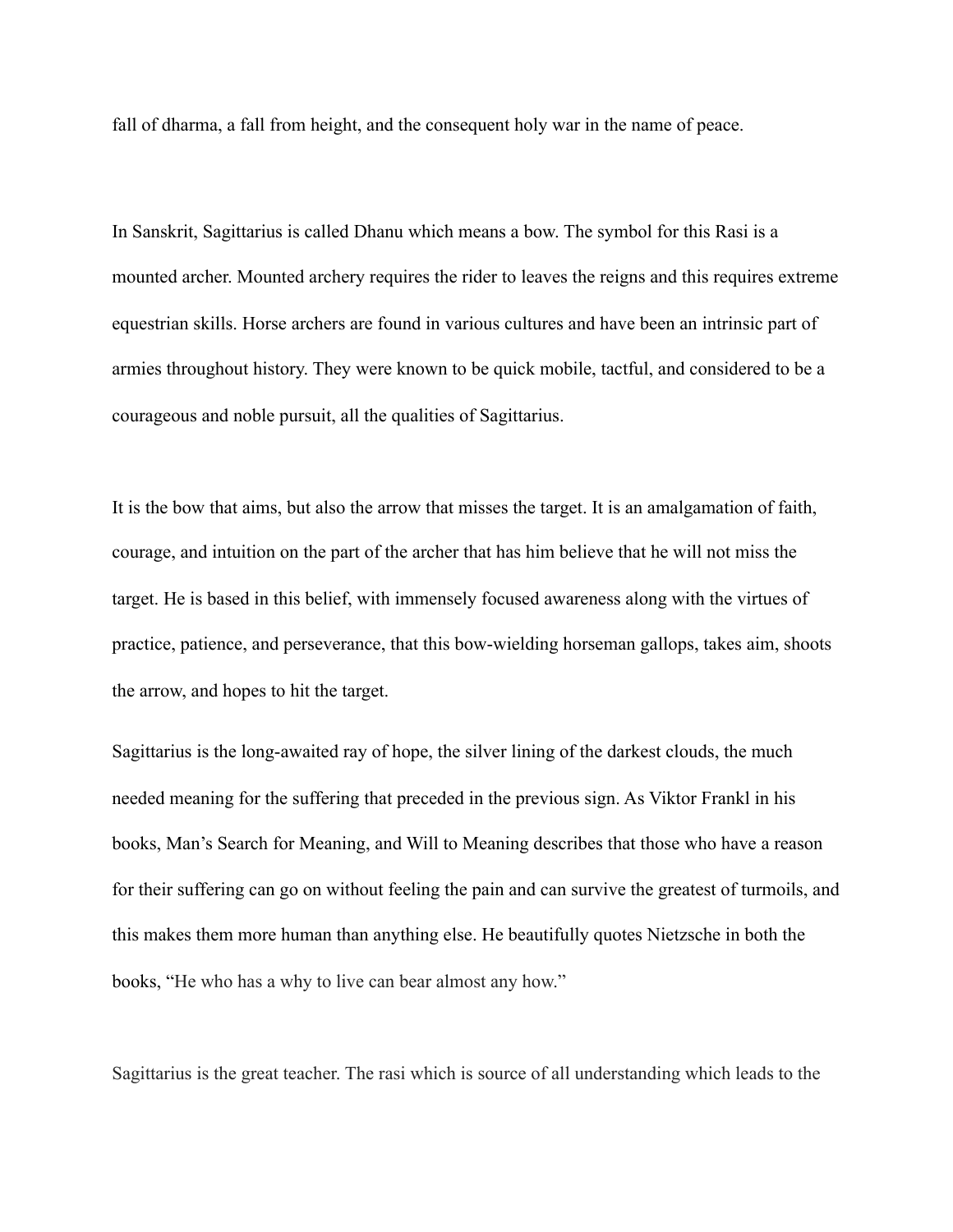clarity of path, a realization of the universal truths, an opening up of a new way of thinking where distinctions and judgments are not made based on extrinsic qualities, it is where caste, creed, countries, religious truths, cultures, national borders disappear, and an underlying interconnectedness of all things, animate and inanimate, is revealed. This is the third expansion or awakening of consciousness after Aries and Leo.

Virtues such as kindness, loyalty, generosity, authenticity, commitment, consideration, contentment, cooperation, determination, dignity, encouragement, enthusiasm, forgiveness, gratitude, hope, humility, integrity, idealism, justice, imaginativeness, modesty, orderliness, patience, perseverance, reliability, reverence, purposefulness, sincerity, tact, hunter, unity, tolerance, wisdom take deeper roots in this Rasi. All the learnings from the previous signs fit into the puzzle of grand scheme of the universe, and from this a new sense of purpose arises, and the life-path is, thereof, revealed.

Sagittarius as described in Yavana Jataka at the end of the Sutra points in the direction of taking a stance of righteousness in the face of all adversity, even if it entails a holy war, so be it, as the truth shall always prevail. The tale of Mahabharata, "the great tale of the Bhārata dynasty" describes this side/aspect of Sagittarius with immense profundity.

It is the power of faith, belief, and purpose that drives a person to pursue/seek their personal truth. The philosophies, ideas, and the need to create a purpose-driven life, seeking and searching for meaningful life in hopes of reduction in the pain from the inevitable sufferings of existence, but little does one know that many works and much efforts need to be put in before the beliefs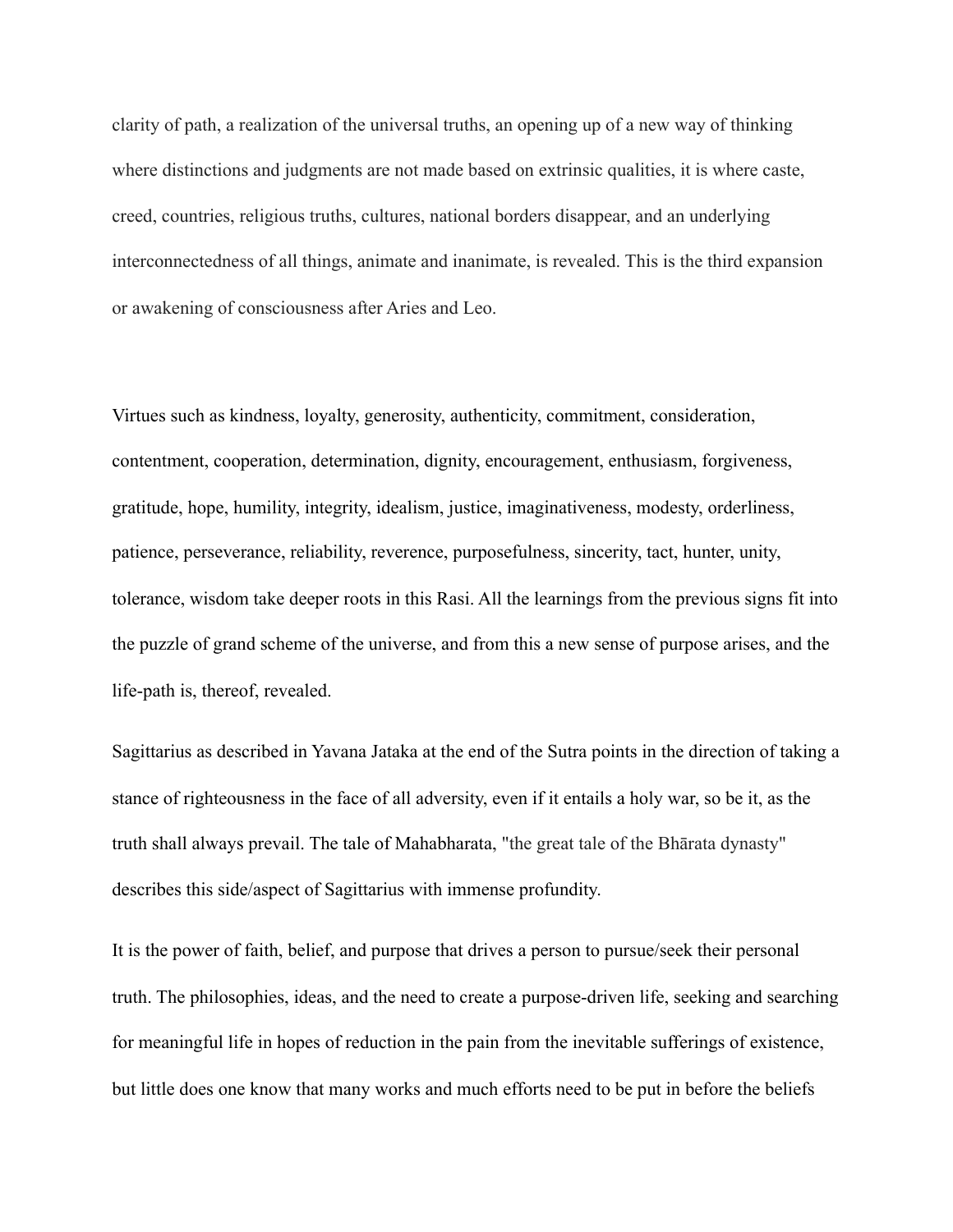can become a cause of relief, and hence, we arrive at the next Rasi, called Capricorn, or Nakra in Sanskrit.

*Jaimini Says, aquatic animals, things moving in the air/planets/birds/demons, villages/kapha, itches, defects/guilt and tumors/joints – in Capricorn. – Jaimini Sutras translated by Ernst Wilhelm*

*Yavana Jataka Says, the tenth is pointed out as being a sea-monster (makara) whose front is like a deer's, but whose hind-end is like a fish's; they say this is the region of the knees of the Creator. Its places are rivers, forests, woods, paths and so forth, marshes, and pits. In Capricorn are other animals, trees, and clove-trees ; the corrupted; crocodiles (makara) and serpents (uraga); lead (sisa), copper (loha), iron (ayasa), minerals, and nooses; poor grasses (kusasya), grain (dhanya), mines, low people, slaves, causeways, rafts, forests, and rivers; those who live by ships and water; killers of deer (mrga) and birds; and whatever inhabits the waters. -Sphujidhwaja* 

It is important that we understand that the Mythological symbols are always related to the collective unconscious of that culture, for instance, to the Greeks, the symbol for Sagittarius is a Centaur which is nowhere to be found in the Vedic scriptures similarly for Capricorn it is a seamonster. These are often encountered in Greek (Yavana) mythology and therefore, are a deep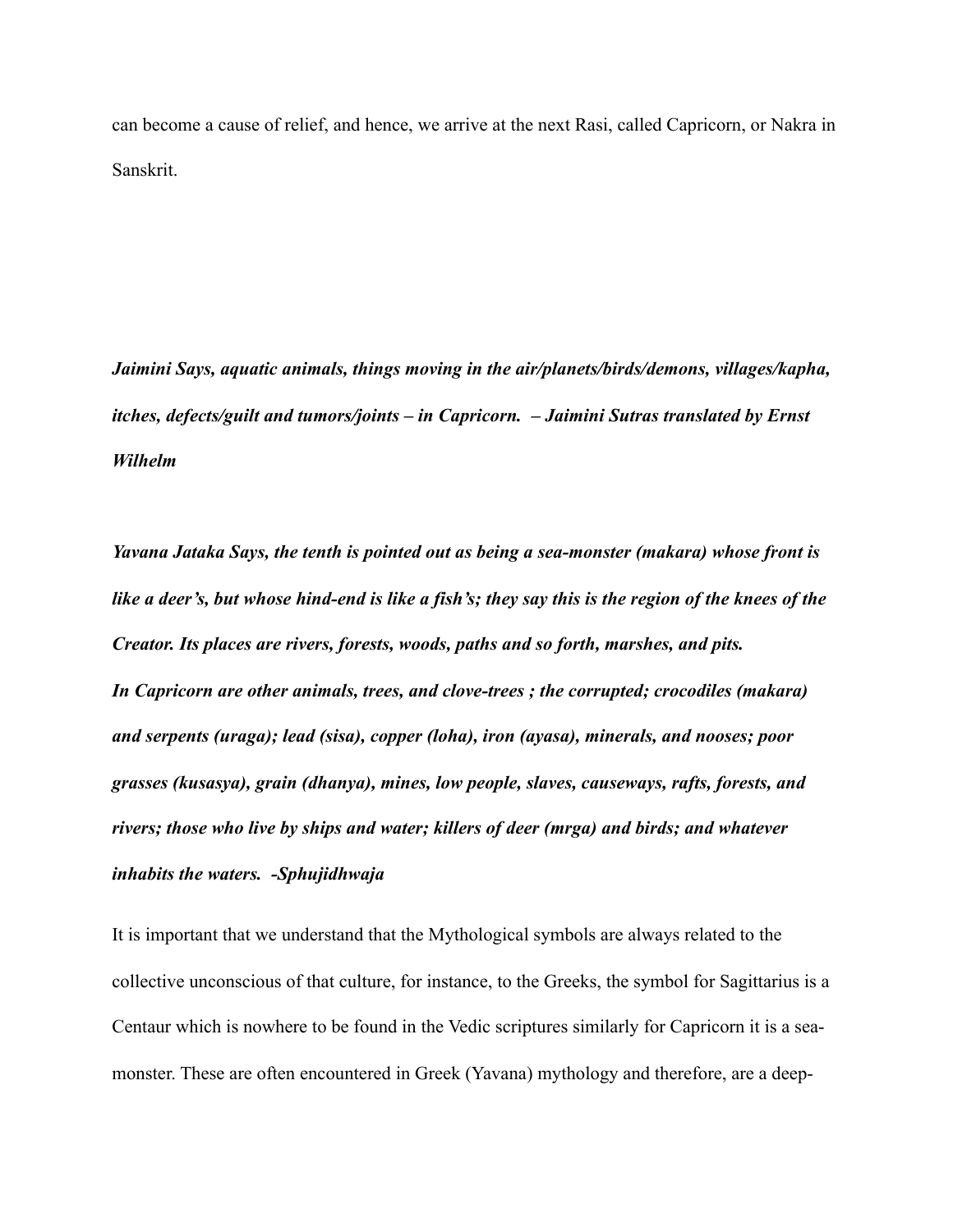rooted part of the collective psyche of the people of that culture, but to those studying astrology from the ancient vedic and post-vedic texts it is a Crocodile (nakra) for the latter and a Bow or a mounted archer for the former, these are similar in their symbolic meaning but definitely not the same.

Capricorn or Makar rasi, symbolized by the Crocodile recognized as the sea-monster by the ancients of various cultures, is the spatial division that depicts the complete acceptance of the brutal nature of reality. This is where one conforms to the rules of the land and thereof, learns its ways and adapts accordingly. A sense of responsibility arises, nothing to be blamed for, survival of the fittest, blame would only lead to death.

These are the places where the crocodiles have survived for millions and millions of years, learning to walk on the land when the food in the water was finished, catching hold of the birds when even that which walks on the land was unavailable, a threat to everything around itself, all for the sake of its own survival.

Capricorn is where one snaps out of the dreams and aspirations of Sagittarius and gets grounded into the struggles of the mundane. There is no war for the mounted archer, he has returned from the war with a purpose after thriving in the fortunate adventures in Sagittarius, but now it is time to find solid stable ground beneath his feet and create something that manifests those realizations into something concrete.

An earth sign, thus concrete, Cara/Moveable in nature, therefore, change-oriented, four-footed,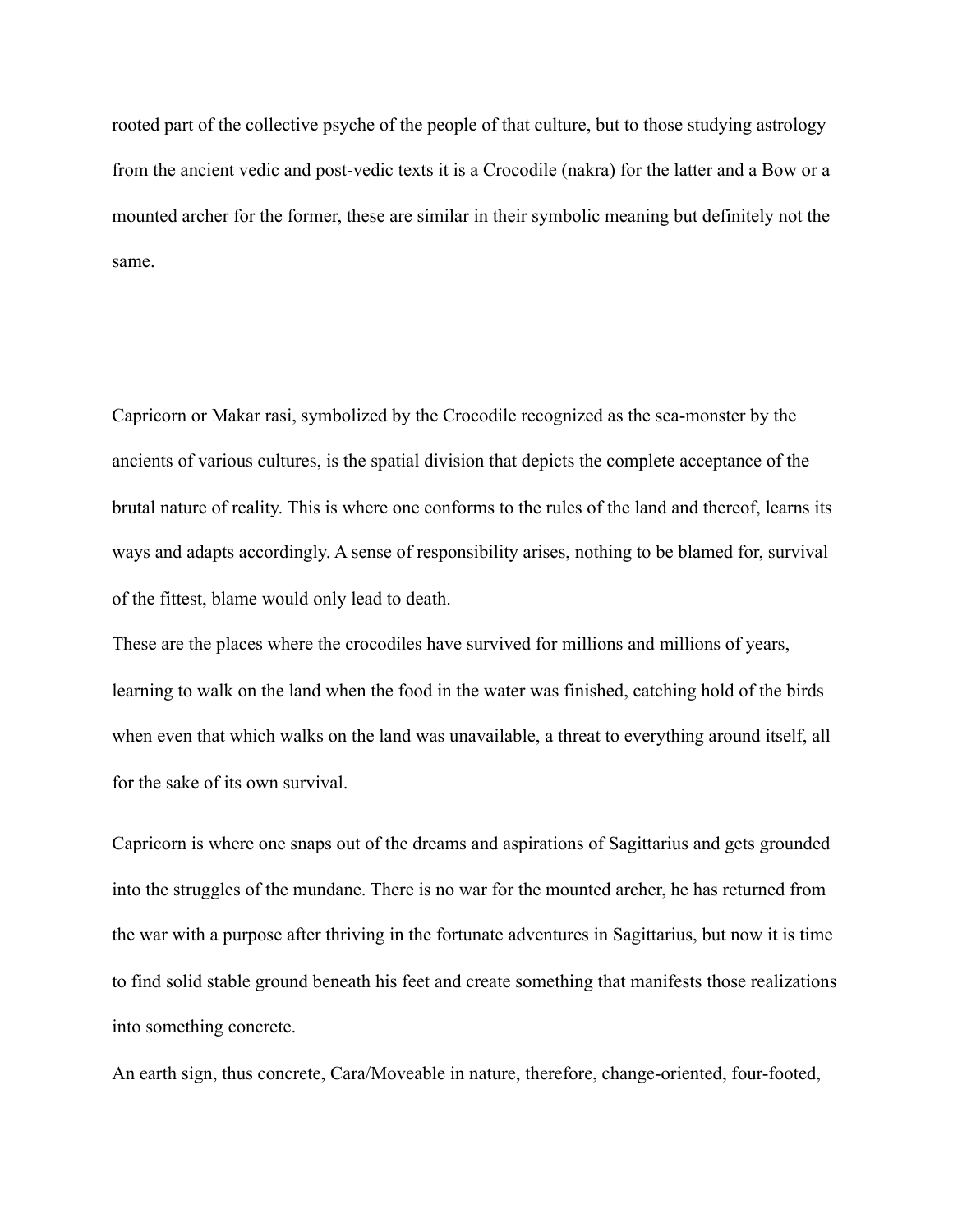and so, stable, Capricorn is the struggle of Saturn to find balance in the world.

The dominance hierarchy, an effect of 350 million years of evolution, becomes evident in Capricorn. The riches of the rich and the poverty of the poor get starker as the capitalist thrives on the notion that the toughest deserves the most. Therefore, we arrive at themes such as, corruption, recognition, status-quo, reputation, law and order (to control), institutional hierarchies, executive leadership, punishments, consequences, ranks, regulations, positions, slaves, and things of such nature.

When the collective ignorance of the masses come together, it is then, as expressed by Rishi Jaimini, there is guilt, corruption, defects, tumors, destabilization due to deformity and miscontrual on multiple levels.

Social pressures work the hardest to move a person away from its soul's calling. These are the marshy lands where those who had once risen to and fallen from a height are now toiling to thrive, where slavery is prominent and brutality is dominant, where perseverance is key and expectations flee, where miners mine lead, coal, iron and copper and, after all that hardwork still live a life of a pauper, where the water are shallow and do not run deep, only the meaning once found in Sagittarius can make life sweet, where the local law prevails and the non-conformists generally fail, such is the realities of Capricorn these days.

On the bright side (as the 10th gives directional strength to Sun), Capricorn being the Exaltation of Mars, is a sign driven by logic, courage, and practicality. It reveals to us that this is where the